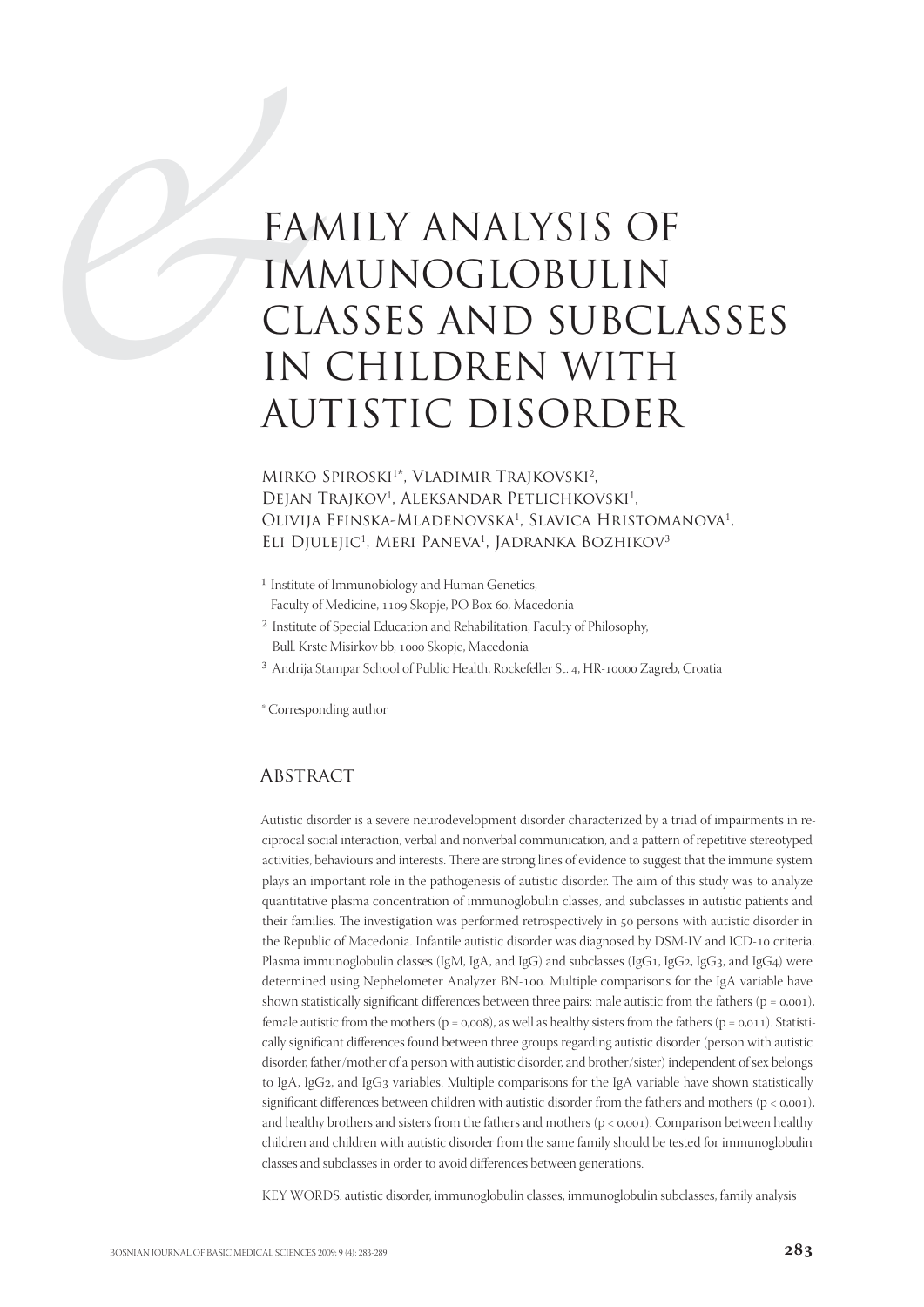## **INTRODUCTION**

Autistic disorder is a severe neurodevelopment disorder characterized by a triad of impairments in reciprocal social interaction, verbal and nonverbal communication, and a pattern of repetitive stereotyped activities, behaviours and interests (1). A number of factors have been implicated in the pathogenesis of autistic disorder including genetic  $(2)$ , environmental  $(3)$ , and immunological factors  $(4)$ . There are strong lines of evidence to suggest that the immune system plays an important role in the pathogenesis of autistic disorder. These include changes in lymphocyte subsets  $(5)$ , alteration in serum concentration of immunoglobulin classes and subclasses  $(6, 7)$  and cytokine production (8), presence of auto antibodies to neural antigens  $(9)$ , increased frequency of the C4b null allele  $(10)$ , and linkage with some immune response genes  $(11)$ . Abnormal immunoglobulin (low IgA, increased IgE), decreased natural killer (NK) cells and other T-cell abnormalities may reflect "disregulation" of the immune system in persons with autistic disorder. These findings may also occur in parallel to changes in the developing CNS, and both may have the same aetiologies that underlie autistic disorder  $(9, 12-14)$ . The immune abnormalities would therefore give the appearance of being causative  $(15)$ . Individuals with autistic disorder had significantly lower serum concentrations of cortisol ( $p < 10-6$ ), and significantly higher concentrations of ACTH ( $p = 0.002$ ) than control age- and sex-matched subjects. The observed hormonal changes may indicate dysfunction of the hypothalamo-pituitary-adrenal axis in individuals with autistic disorder  $(16)$ . We investigated plasma concentration of IgA, IgM, IgG classes, and IgG1, IgG2, IgG3, and IgG4 subclasses in children with autism and found that children with autism have increased plasma concentration of immunoglobulines  $(17)$ . In addition, we investigated specific IgA, IgG, and IgE antibodies to food antigens in  $35$  participants with autistic disorder and  $21$  of their siblings in the Republic of Macedonia and found increased levels for some of the food antigens  $(18)$ . The aim of our study was to analyze quantitative plasma concentration of immunoglobulin classes, and subclasses in autistic patients and their families to confirm the differences found in previous studies between the affected and the healthy control groups. The main point of our study was to examine whether there was a correlation in plasma concentration of immunoglobulin classes, and subclasses between autistic patients and their parents,

brothers, and sisters, because no such analysis of autistic patients and their family members has been made before.

### Material and Methods

#### Subjects

The investigation was performed retrospectively in 50 persons with autistic disorder registered by the social institutions of the Republic of Macedonia. Infantile autistic disorder was diagnosed based on  $DSM-IV(1)$ and ICD-10  $(19)$  criteria. The sample included  $30$  autistic patients ( $22$  male and 8 female patients  $10,14 \pm 5,81$ ) years of age). We also analyzed all family members who consented to participate during the continual checkups of their children. There were 30 mothers and 26 fathers aged between  $25$  and  $70$  years; and  $15$  sisters and 7 brothers aged between 3 and 30 years. In most families the autistic child was the only child, although there were some families with two autistic children. The diagnosis of autistic disorder in children-patients and their siblings was reached in all cases by a specialist assessment of a senior pediatrician and with contributions from specialist in mental health care where appropriate.

#### Immunoglobulin determination

Blood for immunogenetic investigations was taken from the subjects after obtaining their informed consent. Ten millilitres of venous blood was drawn from each donor by a standard venipuncture using vacutainer. At the time of blood drawing, none of autistic children were receiving any prescription medication or antipsychotic drug. The test requests were properly documented and kept in a confidential file. All persons gave their informed consent and allowed inclusion of their data in the manuscript without disclosure of their identity in the publication. Blood samples were separated by centrifugation, and stored at -  $20^{\circ}$ C until the determination. Serum immunoglobulin classes (IgA, IgG, and IgM) and subclasses (IgG1, IgG2, IgG3, and IgG4) were determined immunonephelometricallly by an automated Nephelometer Analyzer BN-100 (Dade-Behring, Vienna, Austria) as anonymous samples using reagents and methods supplied by the analyzer's manufacturer.

#### **Statistics**

The analysis included descriptive statistics (means  $\pm$ standard deviations), multivariate analysis of variance (MANOVA) with Tukey HSD post hoc test for multiple comparisons and discriminant analysis for eight groups of examinees  $(20, 21)$ . Interclass correlation coefficients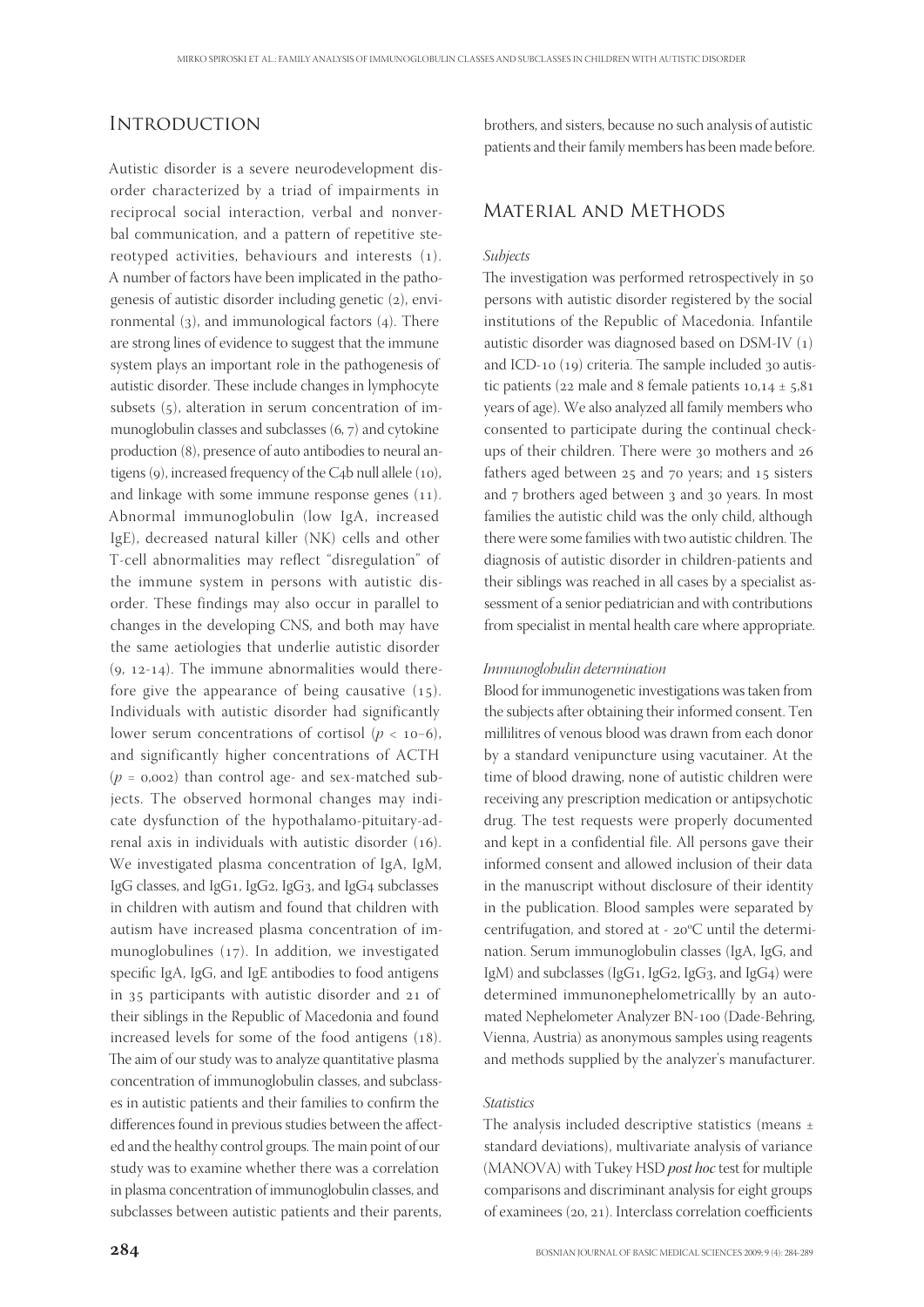were calculated for paired familial data  $(22)$ . P-values lower than 0,05 were considered statistically significant.

## **RESULTS**

We analyzed all immunoglobulin classes and subclasses and presented the results as mean ± SD separately for male (Table  $_1$ ), and female participants (Table  $_2$ ).

| Variables<br>(g/L) | Male persons<br>with autistic<br>disorder $(n=22)$ | Fathers<br>$(n=26)$ | Healthy<br>brothers<br>$(n=7)$ |
|--------------------|----------------------------------------------------|---------------------|--------------------------------|
| IgA                | $1.43 \pm 0.78$                                    | $2.47 \pm 1.02$     | $1,61 \pm 0.29$                |
| IgM                | $1,05 \pm 0,39$                                    | $1,12 \pm 0.63$     | $0.90 \pm 1.53$                |
| IgG                | $11,98 \pm 2,34$                                   | $12,25 \pm 2,28$    | $12,51 \pm 1,53$               |
| IgG1               | $7,66 \pm 1,65$                                    | $7.08 \pm 1.53$     | $8.73 \pm 1.34$                |
| lgG2               | $2.17 \pm 0.85$                                    | $3.24 \pm 1.03$     | $1,98 \pm 0,43$                |
| IgG3               | $0.42 \pm 0.19$                                    | $0.51 \pm 0.17$     | $0.41 \pm 0.17$                |
| IgG4               | $0.42 \pm 0.19$                                    | $0.53 \pm 0.34$     | $0.51 \pm 0.33$                |

TABLE 1. Plasma concentration of immunoglobulin classes and subclasses (mean  $\pm$  SD) in male persons with autistic disorder, their fathers, and brothers

| Variables<br>(g/L) | Female persons<br>with autistic<br>$disorder (n=8)$ | Mothers<br>$(n=30)$ | Healthy sisters<br>$(n=15)$ |
|--------------------|-----------------------------------------------------|---------------------|-----------------------------|
| IgA                | $1,50 \pm 1,09$                                     | $2.35 \pm 0.96$     | $1.43 \pm 0.77$             |
| IgM                | $1,18 \pm 0.55$                                     | $1,49 \pm 0,60$     | $1,32 \pm 0.28$             |
| IgG                | $12.18 \pm 2.18$                                    | $14.08 \pm 2.42$    | $12.24 \pm 2.34$            |
| IgG1               | $8.03 \pm 1.77$                                     | $8.07 \pm 1.93$     | $7.72 \pm 1.14$             |
| lgG2               | $2,24 \pm 0.76$                                     | $2.18 \pm 0.83$     | $2,54 \pm 1,29$             |
| IgG3               | $0.48 \pm 0.22$                                     | $0.55 \pm 0.17$     | $0.46 \pm 0.22$             |
| IgG4               | $0.71 \pm 0.30$                                     | $0.52 \pm 0.37$     | $0.41 \pm 0.30$             |

TABLE 2. Plasma concentration of immunoglobulin classes and subclasses (mean  $\pm$  SD) in female persons with autistic disorder, their mothers, and sisters

Seven variables (IgA, IgM, IgG, IgG1, IgG2, IgG3, and IgG4) entered into factorial multivariate analysis of variance (MANOVA) with two factors, sex (male/ female), and three groups regarding autistic disorder (person with autistic disorder, father/mother of a person with autistic disorder, and brother/sister), giving altogether six groups. Post hoc multiple comparisons with Tukey HSD test were made to reveal statistically

significant pairs of groups for the IgA variable. We can see statistically significant differences between three pairs: male autistic from the fathers  $(p = 0,001)$ , male autistic from the mothers ( $p = 0,008$ ), as well as healthy sisters from the fathers  $(p = 0.011)$  (Table 3). The results of multivariate discriminate analysis for six examined groups  $(1)$  = male autistic;  $2$ =female autistic;  $3$ =fathers;  $4$ =mothers;  $5$ =healthy brothers; 6=healthy sisters) and seven variables revealed that the model is significant only for the variables IgA ( $p=0.034$ ) and IgG<sub>4</sub> ( $p=0.004$ ) (Table 4).

 $N=98$   $2,537; P<0,001$ Discriminant function analysis summary for all persons with autistic disorder (No of vars in model: 7; Grouping: 6 groups; Wilks' lambda: 0,399; approximate F (35,364) =

| $\cdots$ |                  |                   |                        |          |           |                               |
|----------|------------------|-------------------|------------------------|----------|-----------|-------------------------------|
|          | Wilks'<br>Lambda | Partial<br>Lambda | F-<br>remove<br>(5,86) | P-level  | Tolerance | 1-<br>Tolerance<br>$(R-Sqr.)$ |
| IgA      | 0.458            | 0.871             | 2.540                  | $0.034*$ | 0,843     | 0,157                         |
| IgM      | 0,430            | 0.929             | 1.309                  | 0,268    | 0,931     | 0,069                         |
| IgG      | 0.425            | 0.939             | 1.115                  | 0.359    | 0.057     | 0,943                         |
| lgG1     | 0,418            | 0.956             | 0.788                  | 0.561    | 0.084     | 0,916                         |
| lgG2     | 0.431            | 0,927             | 1,351                  | 0.251    | 0.220     | 0,780                         |
| IgG3     | 0.430            | 0.929             | 1.311                  | 0.267    | 0.446     | 0.554                         |
| IgG4     | 0.486            | 0.822             | 3.724                  | $0.004*$ | 0,586     | 0.414                         |
|          |                  |                   |                        |          |           |                               |

\*, Statistically significant.

TABLE 4. Discriminant function analysis summary for all persons with autistic disorder

Structure matrix gives the correlation between original variables and discriminant functions (variables were sorted by ascending absolute correlation between each variable and any discriminant function). In the last two rows are given Eigenvalues, and cumulative proportion of variance. Standardized canonical discriminant function coefficients are given in Table 5. Graphical presentation of group centroids on discriminant functions 1 and 2 is shown in Figure 1. Discriminant function 1 (horizontal) clearly separated mothers and fathers (left) from children (right), whereas function 2 (vertical) separated fathers and autistic male (negative coordinates of group centroids) from the rest of the participants (positive coordinates).

Tukey HSD test, variable IgA for all autistic disorder (Probabilities for post hoc tests; error: between MS = 0,827, df = 92,000)

|                   | . .                    |                 |                          |                          |                 |                         |
|-------------------|------------------------|-----------------|--------------------------|--------------------------|-----------------|-------------------------|
| Sex*Family member | Male autistic<br>1.374 | Father<br>2.531 | Healthy brother<br>1.562 | Female autistic<br>1.505 | Mother<br>2.330 | Healthy sister<br>1,472 |
| Male autistic     |                        |                 |                          |                          |                 |                         |
| Father            | $0.001*$               |                 |                          |                          |                 |                         |
| Healthy brother   | 0.998                  | 0,196           |                          |                          |                 |                         |
| Female autistic   | 0.999                  | 0.076           | 0.999                    |                          |                 |                         |
| Mother            | $0.008*$               | 0.971           | 0.427                    | 0.224                    |                 |                         |
| Healthy sister    | 0.999                  | $0.011*$        | 0,999                    | 1.000                    | 0,056           |                         |
|                   |                        |                 |                          |                          |                 |                         |

\*, Statistically significant.

TABLE 3. Multivariate analysis of variance (MANOVA) for 6 variables, factorial model for sex (male/female), and group membership regarding autistic disorder (person with autistic disorder, father/mother of a person with autistic disorder, and brother/sister)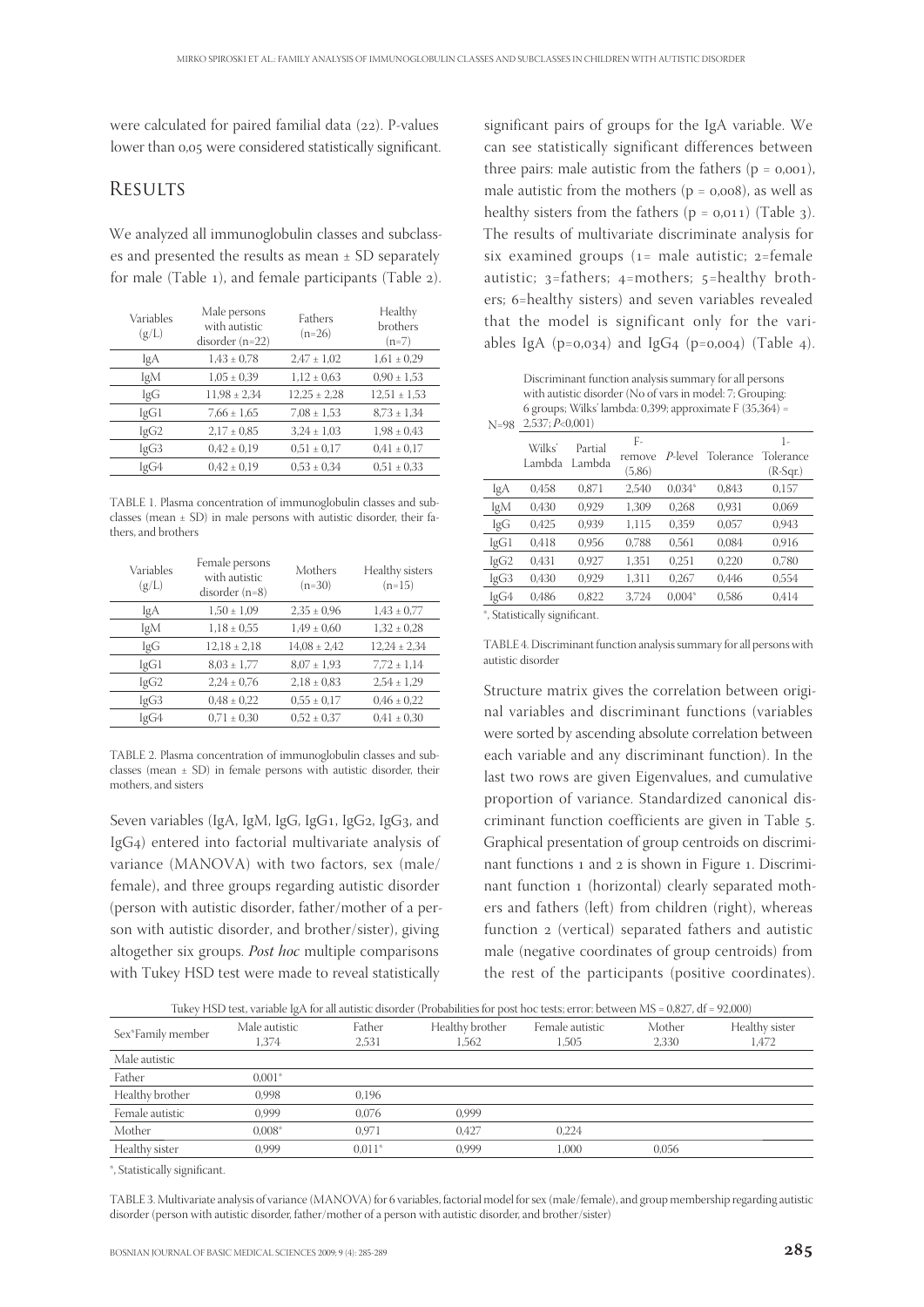

FIGURE 1. Graphical presentation of group centroids on discriminant functions 1 and 2. Discriminant function 1 (horizontal) clearly separated mothers and fathers (left) from children (right), whereas function 2 (vertical) separated fathers and autistic male (negative coordinates of group centroids) from the rest of the participants (positive coordinates)

| Variable                                             | Discriminat function (standardized coefficients for canonical variables of all persons with autistic disorder) |          |          |          |          |  |
|------------------------------------------------------|----------------------------------------------------------------------------------------------------------------|----------|----------|----------|----------|--|
|                                                      |                                                                                                                | 2        | 3        | 4        | 5        |  |
| IgA                                                  | $-0.445$                                                                                                       | $-0,402$ | 0,696    | $-0,313$ | 0,380    |  |
| IgM                                                  | $-0.140$                                                                                                       | 0.495    | $-0.468$ | $-0.453$ | 0,119    |  |
| IgG                                                  | $-0.702$                                                                                                       | 1.920    | $-0,125$ | $-1,521$ | 1,948    |  |
| IgG1                                                 | 0,787                                                                                                          | $-0,721$ | 0,791    | 1,197    | $-2,084$ |  |
| IgG <sub>2</sub>                                     | $-0,717$                                                                                                       | $-0.417$ | $-0.099$ | 0.979    | $-1,566$ |  |
| IgG3                                                 | 0.168                                                                                                          | $-0,773$ | $-0,657$ | $-0,097$ | 0,747    |  |
| IgG4                                                 | 0.685                                                                                                          | $-0.568$ | $-0.248$ | $-0.843$ | $-0,262$ |  |
| Eigenvalues                                          | 0,815                                                                                                          | 0,237    | 0,060    | 0,039    | 0,013    |  |
| Cummulative % of variance                            | 70,1                                                                                                           | 90,4     | 95,5     | 98.9     | 100,0    |  |
| Chi-square test when preceding<br>roots were removed | 83,06                                                                                                          | 29,09    | 9,85     | 4,61     | 1,13     |  |
| P (chi-square test)                                  | < 0.001                                                                                                        | 0.217    | 0.829    | 0.799    | 0.769    |  |

TABLE 5. Standardized canonical discriminant function coefficients, enabling transformation of standardized values of original variables into scores on discriminant functions

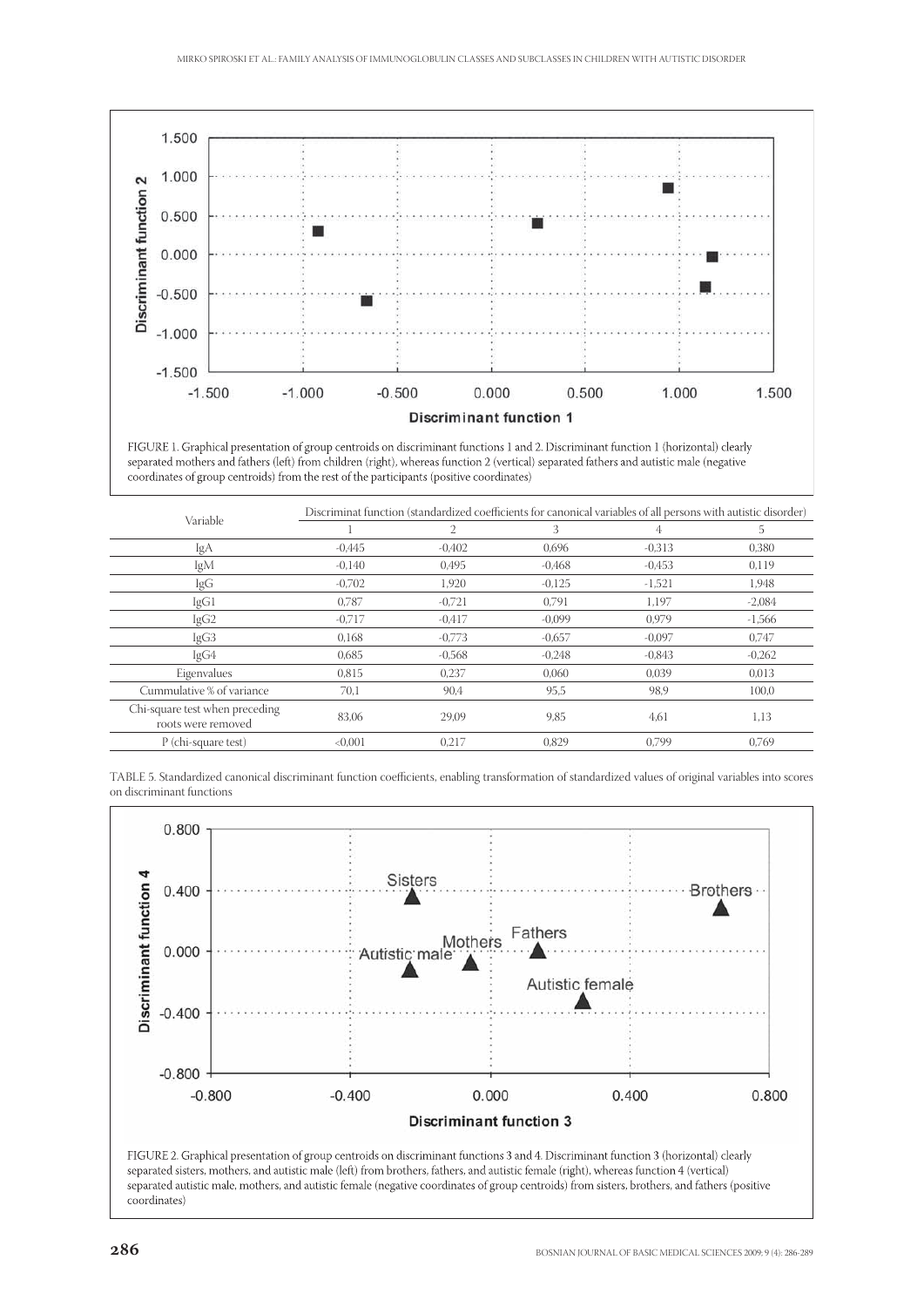Graphical presentation of group centroids on discriminant functions 3 and 4 is shown in Figure 2. Discriminant function 3 (horizontal) clearly separated sisters, mothers, and autistic male (left) from brothers, fathers, and autistic female (right), whereas function 4 (vertical) separated autistic male, mothers, and autistic female (negative coordinates of group centroids) from sisters, brothers, and fathers (positive coordinates).

# Discussion

Our study showed that statistically significant differences found with factorial multivariate analysis of variance with two factors, sex (male/female), and three groups regarding autistic disorder (person with autistic disorder, father/mother of a person with autistic disorder, and brother/sister) belong to IgA, IgM, and IgG2 variables. Post hoc multiple comparisons with Tukey HSD reveal statistically significant pairs of groups for the IgA variable. We found statistically significant differences between three pairs: male autistic from the fathers, female autistic from the mothers, as well as healthy sisters from the fathers. The results should be interpreted very carefully. We can interpret that IgA, IgM, and IgG2 are connected somehow with the autistic disorder in the male and female persons, but we cannot interpret connection of healthy sisters with the fathers. There is also possibility that found differences are rather between generations (older and younger generations), and/or due to the small sizes of the groups (there are only female with autistic disorder, and only 7 healthy brothers). Discriminant functions at group centroids showed that we did not find any significant difference between healthy children and children with autistic disorder, as well as with their parents (fathers, and mothers). It

could be simply because the immunoglobulin classes and subclasses are significantly dependent of age (and sex), that in this case differences between generations are dominant (differences between parents and children), and differences in the sex are on the second place (the second discriminant function is not significant).

The analysis of three groups regarding autistic disorder, independent of sex, have shown that statistically significant differences with factorial multivariate analysis of variance belongs to IgA, IgG<sub>2</sub>, and IgG<sub>3</sub> variables. Post hoc multiple comparisons with Tukey HSD test reveal statistically significant differences between children with autistic disorder from the fathers and mothers, and healthy brothers and sisters from the fathers and mothers. Again, we found statistically significant differences between generation, independent of sex (parents:children), but we did not find statistically significant differences between the healthy and children with autistic disorder (20 healthy brothers and sisters, and 28 children with autistic disorder). This investigation is the first family analysis of immunoglobulin classes and subclasses in children with autistic disorder. There are few papers in the literature dealing with immunoglobulin classes and subclasses in patients with autistic disorder. Decreased serum IgA (23), higher plasma concentration of IgM (17), higher plasma concentration of IgG  $(7, 17)$ , increased plasma concentration of IgG1 in autistic males and autistic females (17), increased IgG<sub>2</sub> (7), increased IgG<sub>4</sub> (7, 17), and increased total IgE  $(18)$  were reported (Table 6). There is potential that such aberrant immune activity during vulnerable and critical periods of neurodevelopment could participate in the generation of neurological dysfunction characteristic of autistic disorder  $(24)$ .

| Immune system component | Findings                                                                                                                                                                                                                                                               | Reference |
|-------------------------|------------------------------------------------------------------------------------------------------------------------------------------------------------------------------------------------------------------------------------------------------------------------|-----------|
| IgA                     | Decreased serum IgA                                                                                                                                                                                                                                                    | 23        |
| IgM                     | Significantly higher ( $p=0.031$ ) plasma concentrations of IgM in autistic children in comparison with<br>their healthy brothers or sisters.                                                                                                                          | 17        |
| IgG                     | Significantly higher ( $p=0.023$ ) plasma concentrations of IgG in autistic children in comparison with<br>their healthy brothers or sisters.<br>Increased ( $p=0.012$ ) plasma concentrations of IgG in autistic females in comparison with their healthy<br>sisters. | 17        |
|                         | Serum IgG was significantly elevated.                                                                                                                                                                                                                                  |           |
| lgG1                    | Increased plasma concentration of IgG1 ( $p=0.027$ ) in autistic males, as compared with their healthy<br>brothers.<br>Increased ( $p=0.012$ ) plasma concentrations of IgG1 in autistic females in comparison with their<br>healthy sisters.                          | 17        |
| IgG2                    | Serum IgG2 significantly elevated.                                                                                                                                                                                                                                     | 7         |
| IgG4                    | Serum IgG4 significantly elevated.                                                                                                                                                                                                                                     |           |
|                         | Significantly higher plasma concentrations of IgG4 ( $p<0,001$ ) compared to their siblings (healthy<br>brothers or sisters).                                                                                                                                          |           |
| IgE                     | Plasma concentration of total IgE was statistically significantly higher in the participants with autistic<br>disorder.                                                                                                                                                | 18        |

TABLE 6. Studies of immunoglobulin classes and subclasses in children with autistic disorder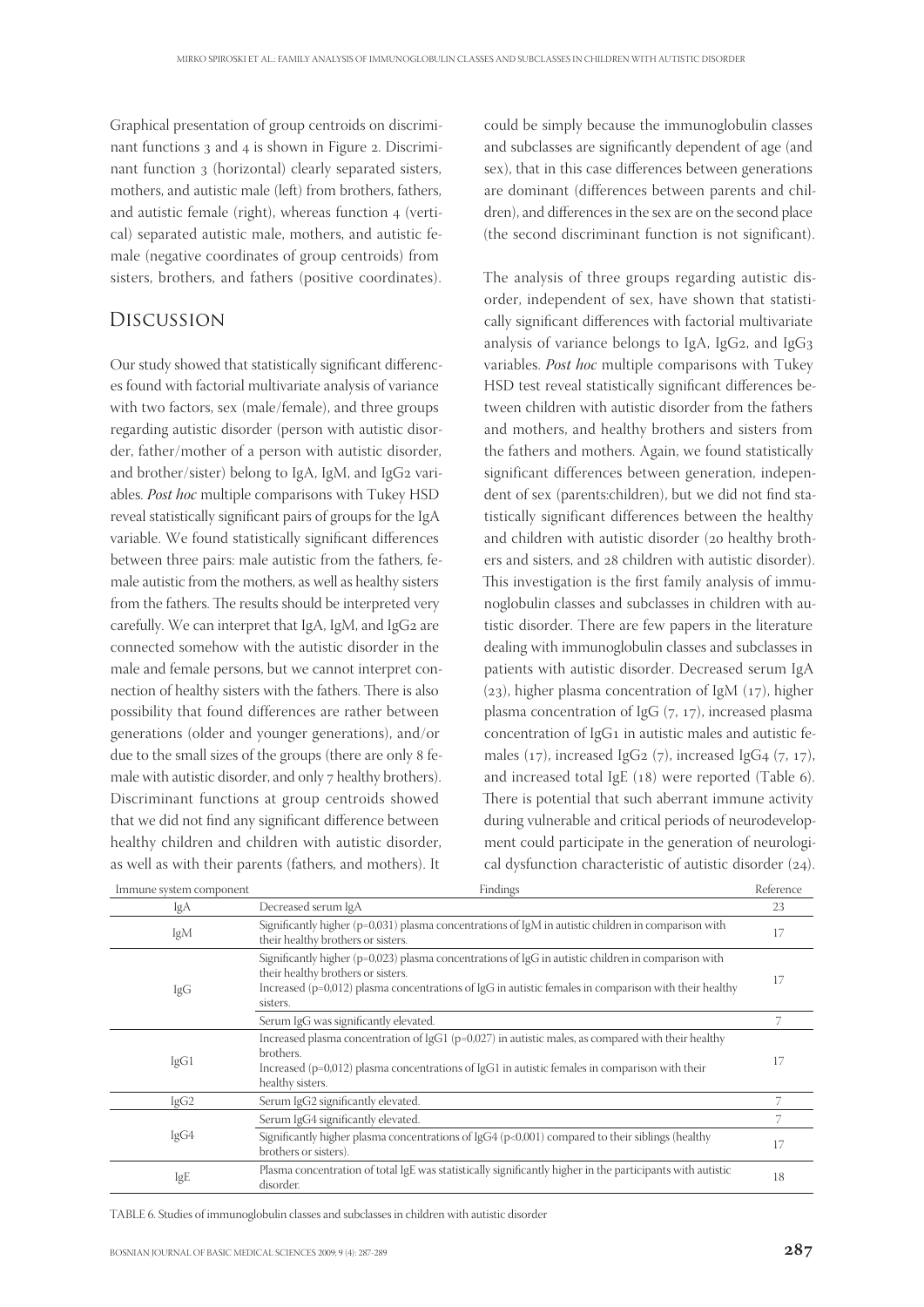Circulating autoantibodies against various neuronal antigens have been found at a higher frequency in ASD groups compared to controls. Some of the targets include serotonin receptors  $(z_5)$ , myelin basic protein (MBP)  $(26, 27)$ , glial fibrillary acidic protein (GFAP), neuron-axon filament protein  $(NAFP)$  and neurofilament proteins  $(28)$ , neuronspecific antigens  $(29)$ , antibrain endothelial cell proteins and neurotrophic factors (9), cerebellar neurofilaments (30), and nerve growth factor (31). Serum autoantibodies to human brain, identified by ELISA and Western immunoblotting, were evaluated in children with autistic disorder, non-autistic siblings and controls. More autistic subjects than controls had bands at 100 kDa in caudate, putamen and prefrontal cortex as well as larger peak heights of bands at 73 kDa in the cerebellum and cingulate gyrus. Both autistic disorder subjects and their matched non-autistic siblings had denser bands (peak height and/or area under the curve) at  $73$  kDa in the cerebellum and cingulate

## Conclusion

gyrus than did controls. Results suggest that children with autistic disorder and their siblings exhibit differences compared to controls in autoimmune reactivity to specific epitopes located in distinct brain regions  $(32)$ . Specific IgA, IgG, and IgE antibodies to food antigens in 35 participants with autistic disorder and 21 of their siblings in the Republic of Macedonia were examined. Statistically significant higher plasma concentration of IgA antibodies against alpha-lactalbumin, beta-lactoglobulin, casein, and gliadin were found in the children with autistic disorder. Plasma concentrations of IgG antibodies against alpha-lactalbumin, beta-lactoglobulin, and casein in participants with autistic disorder were significantly higher. IgE-specific antibodies (alpha-lactalbumin, betalactoglobulin, casein, and gluten), as well as plasma concentration of total IgE, also were statistically significantly higher in the participants with autistic disorder. Gender differences were found for select IgA, IgG, and IgE (but not for total IgE) food-specific antibodies (kU/L) in the participants with autistic disorder and their siblings  $(18)$ .

We investigated retrospectively 50 persons with autistic disorder from the Republic of Macedonia. Infantile autistic disorder was diagnosed by DSM-IV and ICD-10 criteria. Plasma immunoglobulin classes (IgM, IgA, and IgG) and subclasses (IgG1, IgG2, IgG3, and IgG4) were determined using Nephelometer Analyzer BN-100. The most important findings were found for multiple comparisons for the IgA variable between three pairs: male autistic from the fathers, female autistic from the mothers, as well as healthy sisters from the fathers. We also found statistically significant differences between three groups regarding autistic disorder (person with autistic disorder, father/mother of a person with autistic disorder, and brother/sister) independent of sex belongs to IgA, IgG2, and IgG3 variables. Multiple comparisons for the IgA variable also have shown statistically significant differences between children with autistic disorder from the fathers and mothers, and healthy brothers and sisters from the fathers and mothers. In the conclusion, we could say that comparison between healthy children and children with autistic disorder from the same family should be tested for immunoglobulin classes and subclasses, because these children are from the similar generations.

#### Acknowledgement

This work was part of the project "Serum Immunoglobulins and Specific Food Allergens in the Persons with Autism in Republic of Macedonia" sponsored by the Ministry of Sciences and Education of Republic of Macedonia (Grant No. 40221400/0). Special thanks go to Elena Cvetkovska for her valuable help.

## **REFERENCES**

- () American Psychiatric Association. Diagnostic and statistical manual of mental disorders (4th ed.), Washington, DC, 1994.
- () Korvatska E., Van de Water J., Anders T.F., Gershwin M.E. Genetic and mmunologic considerations in autism. Neurobiol. Dis. 2002;9(2):107-25. Review. Erratum in: Neurobiol Dis.  $2002:10(1):69.$
- () Vojdani A., Pangborn J.B., Vojdani E., Cooper E.L. Infections, toxic chemicals and dietary peptides binding to lymphocyte receptors and tissue enzymes are major instigators of autoimmunity in autism. Int. J. Immunopathol. Pharmacol. 2003;16(3):189-199.
- () Warren R.P., Singh V.K., Averett R.E., Odell J.D., Maciulis A., Burger R.A., Daniels W.W., Warren W.L. Immunogenetic studies in autism and related disorders. Mol Chem Neuropathol. 1996;28(1-3):77-81.